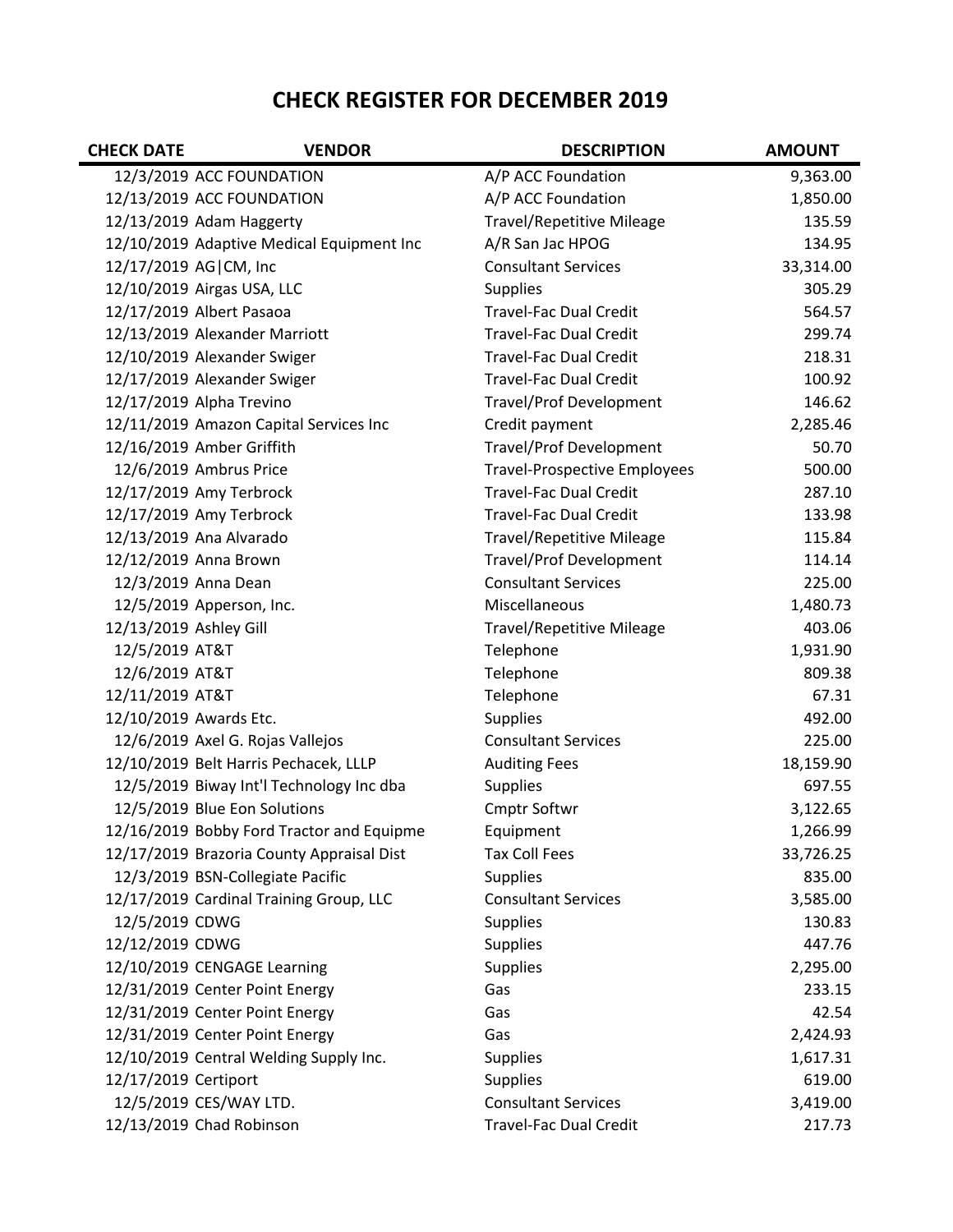|                    | 12/17/2019 Chakoa Jefferson               | Travel-TDCJ                      | 531.16    |
|--------------------|-------------------------------------------|----------------------------------|-----------|
|                    | 12/3/2019 Charles A. Dunlap               | <b>Consultant Services</b>       | 325.00    |
|                    | 12/17/2019 Charley Bevill                 | <b>Travel/Repetitive Mileage</b> | 122.96    |
|                    | 12/5/2019 Chef Works                      | Miscellaneous                    | 686.01    |
|                    | 12/13/2019 Christal Albrecht              | <b>Travel/Prof Development</b>   | 79.82     |
| 12/5/2019 CI Sport |                                           | Miscellaneous                    | 639.17    |
|                    | 12/5/2019 Cindy Page                      | Postage                          | 89.30     |
|                    | 12/5/2019 Cintas Corporation No 2         | <b>Supplies</b>                  | 889.75    |
|                    | 12/5/2019 Cintas Corporation No 2         | <b>Supplies</b>                  | 91.66     |
|                    | 12/10/2019 Cintas Corporation No 2        | <b>Supplies</b>                  | 45.83     |
| 12/6/2019 Citibank |                                           | Credit card payment              | 57,071.59 |
|                    | 12/11/2019 City of Alvin                  | Water/Sewg/Trash                 | 12,258.84 |
|                    | 12/11/2019 Clarus Corporation             | Advert/Recruitng                 | 1,800.00  |
|                    | 12/17/2019 College Entrance Examination B | <b>Supplies</b>                  | 495.00    |
|                    | 12/3/2019 Community Impact Newspaper      | Advert/Recruitng                 | 250.00    |
|                    | 12/3/2019 Corey's Kitchen Elite Catering  | <b>Supplies</b>                  | 1,250.00  |
|                    | 12/11/2019 Corey's Kitchen Elite Catering | <b>Supplies</b>                  | 625.00    |
|                    | 12/17/2019 Corporate Risk Holdings III, I | Personnel Actions/Other          | 429.64    |
|                    | 12/17/2019 Cynthia Griffith               | <b>Travel/Prof Development</b>   | 218.13    |
|                    | 12/5/2019 D & H Distributors              | Miscellaneous                    | 1,858.40  |
|                    | 12/17/2019 D Reynolds Company, LLC DBA Th | Training                         | 11,563.20 |
|                    | 12/13/2019 Dameria Boston                 | <b>Travel/Prof Development</b>   | 118.73    |
|                    | 12/12/2019 Daniel Gonzalez, Jr            | <b>Travel/Prof Development</b>   | 20.30     |
|                    | 12/10/2019 Danielle Kemendo               | <b>Travel/Repetitive Mileage</b> | 460.84    |
|                    | 12/3/2019 David W. Westmoreland           | <b>Consultant Services</b>       | 6,703.67  |
|                    | 12/5/2019 Davies Publishing Inc           | <b>New Books</b>                 | 609.28    |
|                    | 12/5/2019 dba Area Safe & Lock            | <b>Supplies</b>                  | 32.00     |
|                    | 12/10/2019 Debra Fontenot                 | <b>Travel/Repetitive Mileage</b> | 328.30    |
|                    | 12/5/2019 Dell Marketing LP               | Comp Hrdwr                       | 21,911.78 |
|                    | 12/11/2019 Dell Marketing LP              | Comp Hrdwr                       | 3,023.76  |
|                    | 12/5/2019 Diana L. Stiles                 | <b>Travel Advances</b>           | 61.28     |
|                    | 12/3/2019 Dura Pier Facilities Services,  | Capital Improvements             | 31,760.77 |
|                    | 12/5/2019 Earthwise Environmental Inc     | <b>Consultant Services</b>       | 738.00    |
|                    | 12/3/2019 Edgar Dolz DBA Full Bellys Ent  | <b>Supplies</b>                  | 1,250.00  |
|                    | 12/10/2019 Edmund D. Luquette, III        | <b>Supplies</b>                  | 48.98     |
|                    | 12/13/2019 Edmund D. Luquette, III        | <b>Travel-Fac Dual Credit</b>    | 289.54    |
|                    | 12/13/2019 Elizabeth McLane               | <b>Travel-Fac Dual Credit</b>    | 71.46     |
|                    | 12/16/2019 Elizabeth McLane               | <b>Travel-Fac Dual Credit</b>    | 102.08    |
|                    | 12/10/2019 Elizabeth Saucedo              | <b>Travel/Repetitive Mileage</b> | 27.36     |
|                    | 12/12/2019 Ellucian Company LP            | <b>Consultant Services</b>       | 532.50    |
|                    | 12/10/2019 Elsevier-Hesi                  | <b>Supplies</b>                  | 1,050.00  |
|                    | 12/17/2019 Emerson Process Management, LL | <b>Consultant Services</b>       | 1,760.00  |
|                    | 12/13/2019 Evelyn Jammer                  | Travel-TDCJ                      | 388.25    |
|                    | 12/16/2019 Ewing Irrigation Products Inc  | <b>Supplies</b>                  | 100.58    |
|                    | 12/10/2019 ExamSoft Worldwide Inc         | <b>Supplies</b>                  | 2,850.00  |
|                    | 12/17/2019 Fairway Square Apartments      | <b>Athletic Housing</b>          | 900.00    |
|                    | 12/3/2019 Fastenal Company                | <b>Supplies</b>                  | 158.74    |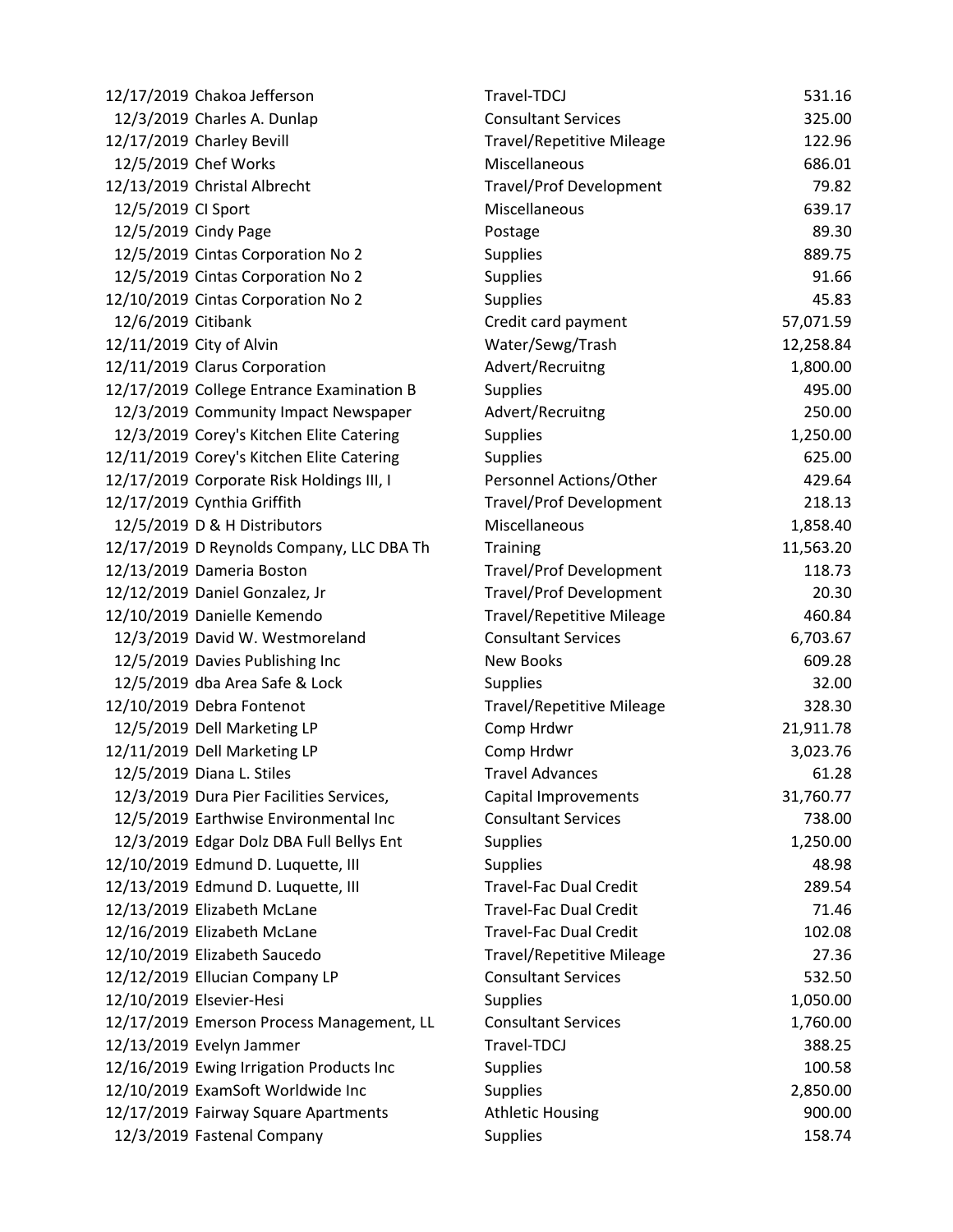|                       | 12/5/2019 Fastenal Company                | <b>Supplies</b>                  | 74.64     |
|-----------------------|-------------------------------------------|----------------------------------|-----------|
|                       | 12/5/2019 Federal Express                 | Freight                          | 284.88    |
|                       | 12/17/2019 Federal Express                | Freight                          | 1,183.30  |
|                       | 12/17/2019 Federal Express                | Freight                          | 225.31    |
|                       | 12/10/2019 Federal Express                | <b>Supplies</b>                  | 18.84     |
|                       | 12/16/2019 Federal Express                | <b>Supplies</b>                  | 18.84     |
|                       | 12/10/2019 Flinn Scientific               | <b>Supplies</b>                  | 273.76    |
|                       | 12/17/2019 Flinn Scientific               | <b>Supplies</b>                  | 2,889.96  |
|                       | 12/17/2019 Flowserve Us Inc.              | <b>Consultant Services</b>       | 12,210.00 |
|                       | 12/10/2019 Foundation for California Comm | <b>Supplies</b>                  | 975.00    |
|                       | 12/3/2019 Glaus, Pyle, Schomer, Burns &   | <b>Consultant Services</b>       | 158.00    |
| 12/6/2019 Grainger    |                                           | <b>Supplies</b>                  | 132.27    |
| 12/10/2019 Grainger   |                                           | <b>Supplies</b>                  | 181.30    |
| 12/17/2019 Grainger   |                                           | <b>Supplies</b>                  | 35.40     |
|                       | 12/10/2019 Hartman Newspapers, Lp Dba the | Advert/Recruitng                 | 282.00    |
|                       | 12/11/2019 HEB Credit Receivables-Dept. 3 | Supplies-TDCJ                    | 234.13    |
|                       | 12/11/2019 Helen L. Dickensheets          | <b>Supplies</b>                  | 20.00     |
|                       | 12/5/2019 Herff Jones Llc                 | Miscellaneous                    | 352.60    |
|                       | 12/17/2019 Hillcrest Village Apartments   | <b>Athletic Housing</b>          | 600.00    |
|                       | 12/3/2019 Hoi T. Davidson                 | <b>Consultant Services</b>       | 225.00    |
|                       | 12/6/2019 Home Depot                      | <b>Supplies</b>                  | 3,413.98  |
|                       | 12/10/2019 Houston Community Newspapers   | Advert/Recruitng                 | 405.90    |
|                       | 12/6/2019 Houston Community Newspapers    | Advertising                      | 653.48    |
|                       | 12/16/2019 Houston Community Newspapers   | Advertising                      | 5,000.00  |
|                       | 12/17/2019 Huntington Oaks Apartments     | <b>Athletics - Baseball</b>      | 300.00    |
|                       | 12/5/2019 Ian Baldwin                     | <b>Travel-Honors Prog</b>        | 43.28     |
|                       | 12/6/2019 Ice Express                     | A/R- ACC Foundation              | 2,800.00  |
|                       | 12/10/2019 Industrial Materials Corp.     | <b>Supplies</b>                  | 1,490.36  |
|                       | 12/16/2019 Industrial Materials Corp.     | <b>Supplies</b>                  | 2,138.07  |
|                       | 12/5/2019 Ingram Book Company             | <b>New Books</b>                 | 953.90    |
|                       | 12/3/2019 Iron Mountain Inc               | Shredding                        | 271.05    |
|                       | 12/13/2019 Jacob Melgren                  | <b>Travel-Fac Dual Credit</b>    | 336.40    |
| 12/5/2019 Jansport    |                                           | Miscellaneous                    | 577.70    |
|                       | 12/11/2019 Jason M Nichols                | <b>Travel-Fac Dual Credit</b>    | 355.89    |
|                       | 12/16/2019 Jason Schreiber                | <b>Travel Advances</b>           | 132.00    |
|                       | 12/6/2019 Jay Burton                      | <b>Supplies</b>                  | 13.80     |
| 12/12/2019 Jay Burton |                                           | <b>Supplies</b>                  | 66.75     |
|                       | 12/10/2019 JD Palatine, LLC               | Personnel Actions/Other          | 43.55     |
|                       | 12/5/2019 Jeffrey Parks                   | <b>Travel/Prof Development</b>   | 6.00      |
|                       | 12/17/2019 Jeffrey Parks                  | <b>Travel-Prof Devel Faculty</b> | 389.96    |
|                       | 12/13/2019 Jessica Solcich                | <b>Travel/Prof Development</b>   | 220.00    |
|                       | 12/13/2019 Jessica Solcich                | <b>Travel/Prof Development</b>   | 1,428.00  |
|                       | 12/17/2019 Joe's Barbeque Co              | <b>Professional Devel</b>        | 1,216.50  |
|                       | 12/5/2019 Joe's Barbeque Co               | Public Info                      | 181.40    |
|                       | 12/10/2019 Johanna M. Hume                | <b>Travel-Prof Devel Faculty</b> | 316.83    |
|                       | 12/10/2019 John Tompkins                  | <b>Travel Advances</b>           | 298.68    |
|                       | 12/5/2019 John Wiley & Sons, Inc          | New Books                        | 8,763.00  |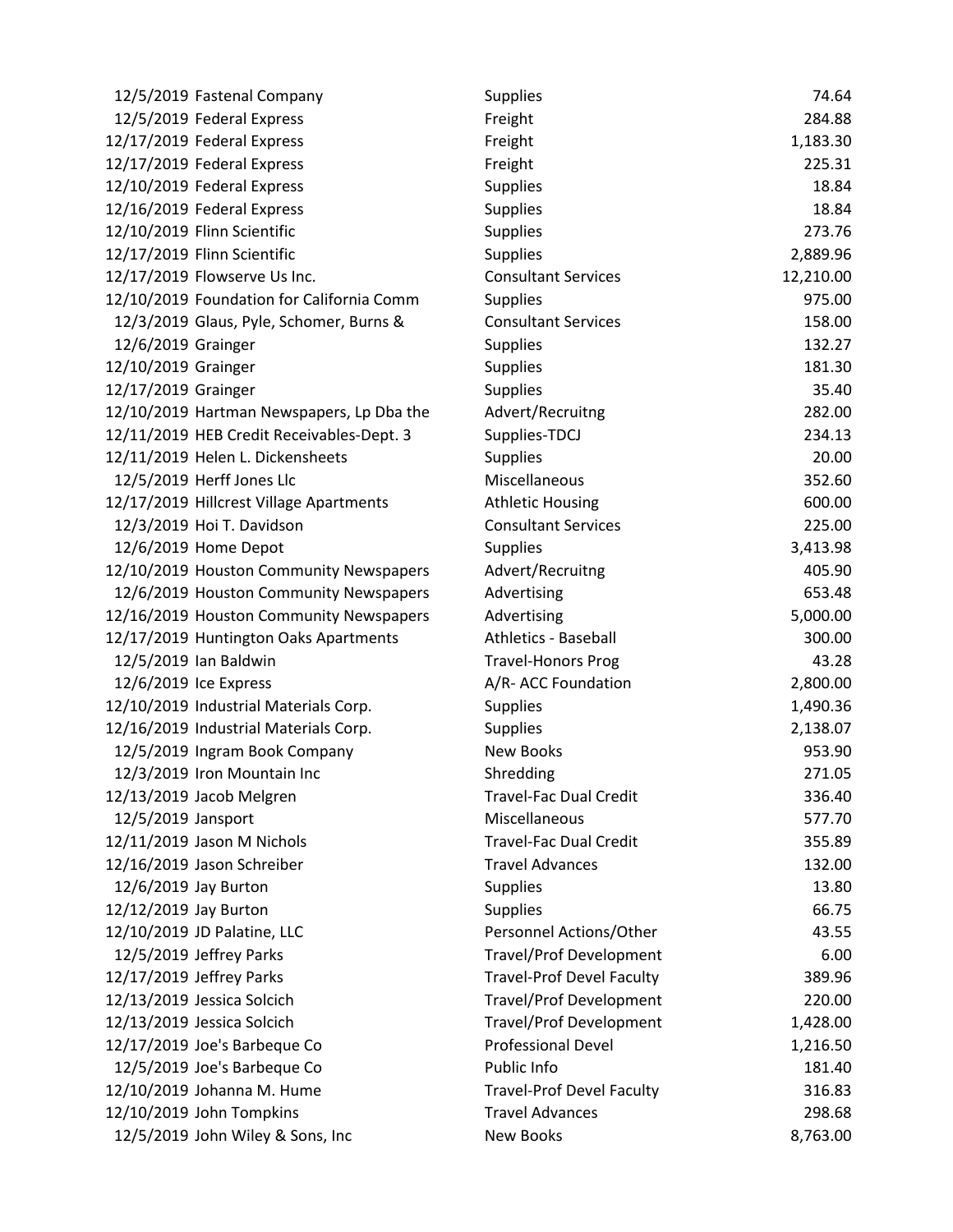|                        | 12/5/2019 Jones and Bartlett              | <b>New Books</b>                 | 1,484.06  |
|------------------------|-------------------------------------------|----------------------------------|-----------|
| 12/11/2019 Karl Stager |                                           | <b>Travel/Prof Development</b>   | 1,412.74  |
|                        | 12/17/2019 Kathryn Lumpkin                | <b>Travel/Prof Development</b>   | 137.14    |
|                        | 12/13/2019 Kathryn Trantham               | <b>Travel/Repetitive Mileage</b> | 242.13    |
|                        | 12/6/2019 Keith Vyvial                    | Phi Theta Kappa-ACC              | 111.36    |
|                        | 12/17/2019 Kenton Apartments              | <b>Athletics - Baseball</b>      | 2,100.00  |
|                        | 12/16/2019 Kevin D. Rogers                | <b>Travel Advances</b>           | 626.00    |
|                        | 12/5/2019 Kevin D. Rogers                 | <b>Travel-Prof Devel Faculty</b> | 1,000.78  |
|                        | 12/5/2019 Kirstin Whitmire                | <b>Travel/Prof Development</b>   | 19.95     |
|                        | 12/10/2019 Konica Minolta                 | Equip Maint/Rentl                | 507.01    |
| 12/5/2019 Koza Inc     |                                           | Miscellaneous                    | 587.28    |
|                        | 12/17/2019 Kristitch Designs              | <b>Supplies</b>                  | 1,887.00  |
|                        | 12/12/2019 Laura L. Pool                  | <b>Travel/Prof Development</b>   | 20.30     |
| 12/10/2019 Laura Tapp  |                                           | <b>Travel-Fac Dual Credit</b>    | 122.96    |
| 12/17/2019 Laura Tapp  |                                           | <b>Travel-Fac Dual Credit</b>    | 61.48     |
|                        | 12/11/2019 League for Innovation          | <b>Prepaid Expenses</b>          | 195.00    |
|                        | 12/10/2019 League for Innovation          | <b>Travel/Prof Development</b>   | 900.00    |
|                        | 12/10/2019 League for Innovation          | <b>Travel/Prof Development</b>   | 900.00    |
|                        | 12/10/2019 Lee Oil Company                | Fuel                             | 1,214.25  |
|                        | 12/17/2019 Lee Oil Company                | Fuel                             | 509.98    |
|                        | 12/5/2019 Legalpub.Com, Inc.              | <b>New Books</b>                 | 511.58    |
|                        | 12/13/2019 Leslie Bartosh                 | <b>Travel/Repetitive Mileage</b> | 39.79     |
|                        | 12/10/2019 LexisNexis Risk Data Managemen | <b>Supplies</b>                  | 364.75    |
|                        | 12/3/2019 Lunchbox Hippies, LLC           | <b>Supplies</b>                  | 1,353.00  |
|                        | 12/16/2019 Magna Publications Inc         | <b>Supplies</b>                  | 250.00    |
|                        | 12/13/2019 Marby McKinney                 | <b>Travel/Repetitive Mileage</b> | 79.92     |
|                        | 12/17/2019 Mary A. Jove                   | Travel-TDCJ                      | 101.13    |
|                        | 12/17/2019 Meadow Park Apartments         | <b>Athletic Housing</b>          | 1,200.00  |
|                        | 12/17/2019 Meadow Park Apartments         | <b>Athletic Housing</b>          | 1,200.00  |
|                        | 12/17/2019 Meadow Park Apartments         | <b>Athletics - Baseball</b>      | 900.00    |
|                        | 12/17/2019 Meadow Park Apartments         | <b>Athletics - Baseball</b>      | 1,200.00  |
|                        | 12/5/2019 Melissa N. Gale                 | ANSA Club-Alvin Nurs Stdnt Asn   | 129.18    |
|                        | 12/17/2019 Micronet Technology, Inc.      | <b>Consultant Services</b>       | 150.00    |
|                        | 12/6/2019 Miranda Porras                  | <b>Consultant Services</b>       | 225.00    |
|                        | 12/5/2019 Missouri Book Co                | <b>Used Books</b>                | 2,806.34  |
|                        | 12/5/2019 Morton Publishing Company       | <b>New Books</b>                 | 5,840.00  |
|                        | 12/13/2019 Mr. Dwight Rhodes              | <b>Travel-Fac Dual Credit</b>    | 407.16    |
|                        | 12/16/2019 Mrs. Deborah Herzog            | <b>Travel/Prof Development</b>   | 170.52    |
|                        | 12/10/2019 Ms. Robin Harbour              | <b>Travel-Fac Dual Credit</b>    | 163.91    |
|                        | 12/5/2019 Ms. Robin Harbour               | <b>Travel-Fac Dual Credit</b>    | 211.58    |
|                        | 12/17/2019 Ms. Sara N. Bouse              | Travel-TDCJ                      | 196.62    |
|                        | 12/17/2019 Nab Broadcasters               | <b>Supplies</b>                  | 360.00    |
|                        | 12/17/2019 Nadia Nazarenko                | <b>Travel-Prof Devel Faculty</b> | 435.69    |
|                        | 12/5/2019 Nasco Education LLC             | Equipment                        | 4,495.00  |
|                        | 12/3/2019 Natalie Lee                     | <b>Consultant Services</b>       | 225.00    |
|                        | 12/10/2019 National Association for Campu | <b>Travel/Prof Development</b>   | 1,289.00  |
|                        | 12/5/2019 Nebraska Book Company, Inc      | <b>Used Books</b>                | 24,194.83 |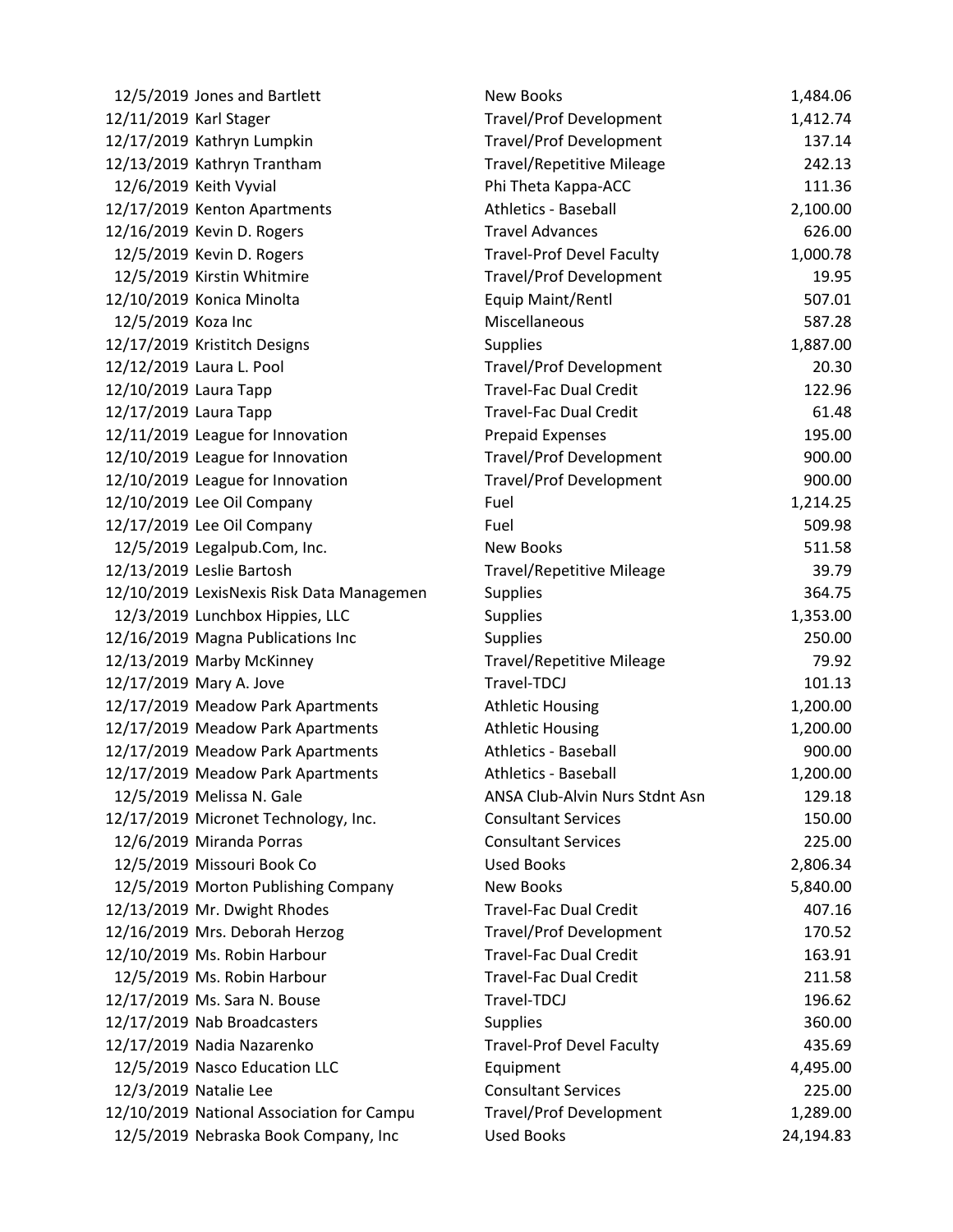|                   | 12/13/2019 Nicole Brumenschenkel          | <b>Travel/Repetitive Mileage</b> | 60.22     |
|-------------------|-------------------------------------------|----------------------------------|-----------|
|                   | 12/6/2019 Nils Aardahl                    | <b>Consultant Services</b>       | 225.00    |
|                   | 12/6/2019 Office Depot Business Services  | Credit payment                   | 4,202.19  |
|                   | 12/17/2019 Oracle America Inc             | Cmptr Softwr                     | 100.00    |
|                   | 12/5/2019 O'Reilly Auto Parts             | <b>Supplies</b>                  | 186.76    |
|                   | 12/11/2019 O'Reilly Auto Parts            | <b>Supplies</b>                  | 107.88    |
|                   | 12/3/2019 Outfront Media Inc              | Advert/Recruitng                 | 2,900.00  |
|                   | 12/5/2019 Oxford University Press Inc     | <b>New Books</b>                 | 5,868.48  |
|                   | 12/11/2019 Pamelyn Shefman                | <b>Travel/Prof Development</b>   | 124.62    |
|                   | 12/5/2019 Pandora Media Inc.              | Advert/Recruitng                 | 401.64    |
|                   | 12/17/2019 PartnerShip, LLC               | Freight                          | 2,280.31  |
|                   | 12/3/2019 Pasadena Sporting Goods         | <b>Supplies</b>                  | 1,594.41  |
|                   | 12/11/2019 Patrick Sanger                 | <b>Travel/Prof Development</b>   | 70.93     |
|                   | 12/17/2019 Paula S. Guidry                | <b>Consultant Services</b>       | 450.00    |
|                   | 12/5/2019 Pearson Education, Inc.         | <b>New Books</b>                 | 202.93    |
|                   | 12/5/2019 Pearson Education, Inc.         | <b>New Books</b>                 | 7,854.08  |
| 12/5/2019 Pegasus |                                           | <b>New Books</b>                 | 2,373.75  |
|                   | 12/5/2019 Pens, Etc. Inc.                 | Miscellaneous                    | 296.99    |
|                   | 12/3/2019 Petersons Llc                   | <b>Library Books</b>             | 99.84     |
|                   | 12/5/2019 Phi Theta Kappa                 | Miscellaneous                    | 1,152.00  |
|                   | 12/11/2019 Pianos From Party Animals      | Equip Maint/Rentl                | 350.00    |
|                   | 12/5/2019 Pinnacle Evaluation Services L  | <b>Consultant Services</b>       | 6,000.00  |
|                   | 12/10/2019 Pollock Paper Distributors     | <b>Supplies</b>                  | 119.62    |
|                   | 12/5/2019 Premier Home + Hardware + Lumb  | <b>Supplies</b>                  | 33.99     |
|                   | 12/17/2019 Premier Home + Hardware + Lumb | <b>Supplies</b>                  | 54.00     |
|                   | 12/12/2019 Presidio Networked Solutions G | <b>Cmptr Softwr</b>              | 809.46    |
|                   | 12/5/2019 Presidio Networked Solutions G  | <b>Supplies</b>                  | 1,978.90  |
|                   | 12/31/2019 Proenergy Partners Lp          | Gas                              | 5,678.65  |
|                   | 12/5/2019 Quant Systems Inc Dba Hawkes L  | <b>New Books</b>                 | 12,480.00 |
|                   | 12/10/2019 Rebecca McClain                | <b>Travel Advances</b>           | 43.47     |
|                   | 12/13/2019 Rebecca McClain                | <b>Travel/Prof Development</b>   | 40.14     |
|                   | 12/5/2019 Redshelf Inc                    | <b>New Books</b>                 | 88,982.94 |
|                   | 12/5/2019 Respironics, Inc.               | Equip Maint/Rentl                | 30.00     |
|                   | 12/10/2019 Rhonda K. Neiman               | <b>Travel/Repetitive Mileage</b> | 167.05    |
|                   | 12/5/2019 Roaring Spring Blank Book Comp  | Miscellaneous                    | 695.52    |
|                   | 12/5/2019 Robin Dahms                     | <b>Supplies</b>                  | 107.94    |
|                   | 12/11/2019 Robin Tozzie                   | <b>Consultant Services</b>       | 225.00    |
|                   | 12/3/2019 Rogers, Morris & Grover, L.L.P  | <b>Attorney Fees</b>             | 14,379.27 |
|                   | 12/10/2019 Ron Carter Autoland            | <b>Consultant Services</b>       | 1,094.50  |
|                   | 12/5/2019 Sage CQ Press                   | <b>New Books</b>                 | 3,958.40  |
| 12/5/2019 Samsill |                                           | Miscellaneous                    | 165.28    |
|                   | 12/3/2019 Saucy Nosh, LLC                 | <b>Supplies</b>                  | 1,250.00  |
|                   | 12/17/2019 Saul Olivares                  | <b>Travel-Fac Dual Credit</b>    | 136.30    |
|                   | 12/5/2019 Schroff Development Corp.       | <b>New Books</b>                 | 88.00     |
|                   | 12/3/2019 Screenvision                    | Advert/Recruitng                 | 832.00    |
|                   | 12/11/2019 Shannon Graham                 | <b>Travel Advances</b>           | 131.28    |
|                   | 12/3/2019 Sharestream, LLC DBA Sharestre  | Cmptr Softwr                     | 12,500.00 |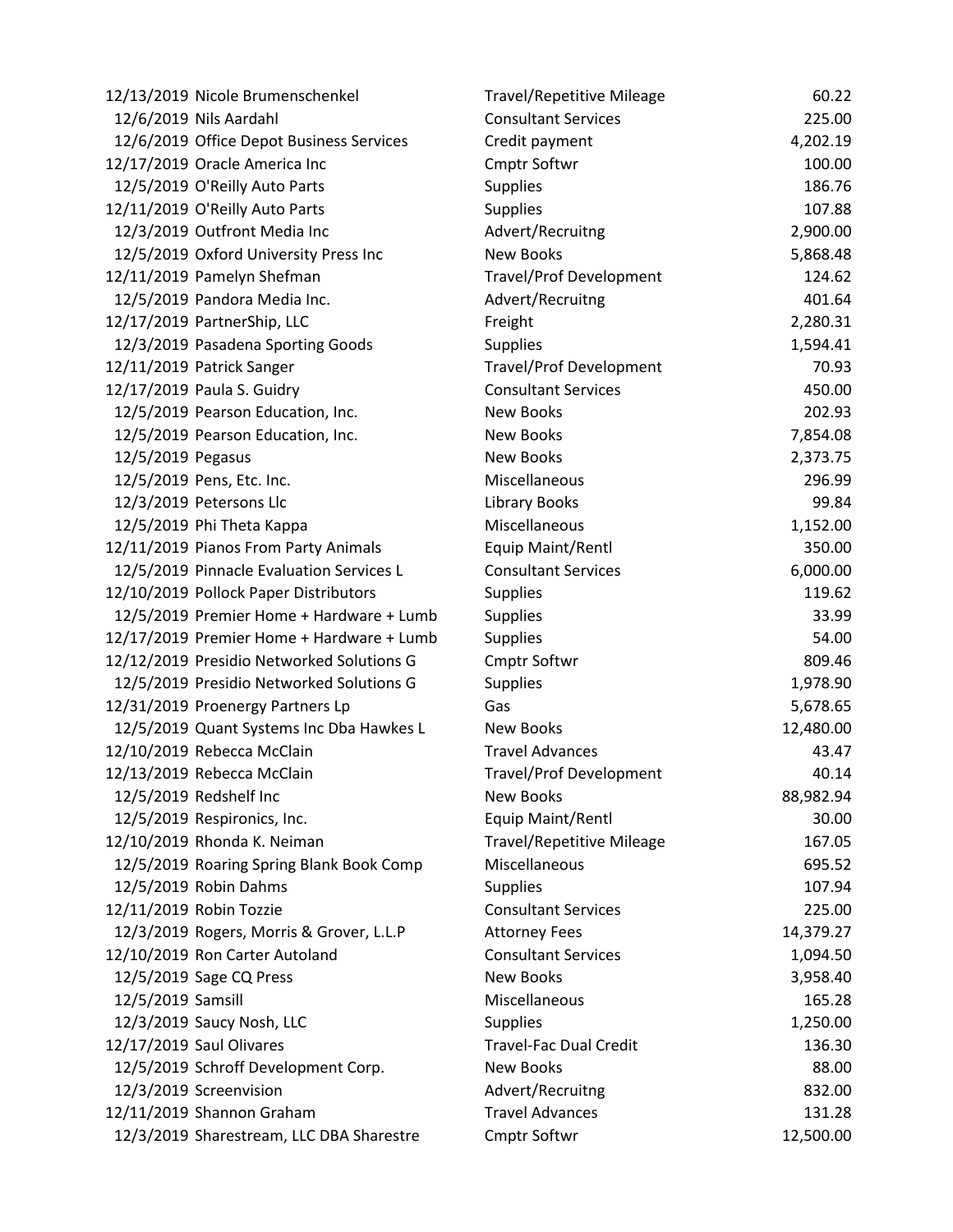|                        | 12/17/2019 SHI-Government Solutions, Inc. | <b>Cmptr Softwr</b>              | 17,723.00  |
|------------------------|-------------------------------------------|----------------------------------|------------|
|                        | 12/17/2019 Simulation Solutions, Inc.     | <b>Training</b>                  | 18,250.00  |
|                        | 12/17/2019 Sookin Park                    | <b>Travel-Fac Dual Credit</b>    | 26.80      |
|                        | 12/17/2019 Sosina Peterson                | <b>Travel/Repetitive Mileage</b> | 198.48     |
|                        | 12/16/2019 Southwest Precision Printers I | Advert/Recruitng                 | 4,483.75   |
| 12/17/2019 Sparkletts  |                                           | Credit payment                   | 257.91     |
|                        | 12/16/2019 Spectrum Corp                  | <b>Field Maintenance</b>         | 710.00     |
|                        | 12/6/2019 Stanton's Shopping Center       | Fuel                             | 56.00      |
|                        | 12/17/2019 Steeplechase Apartments        | <b>Athletics - Baseball</b>      | 300.00     |
|                        | 12/5/2019 Stephen F. Austin Community He  | A/R- ACC Foundation              | 650.00     |
|                        | 12/11/2019 Steven C. To                   | <b>Travel/Repetitive Mileage</b> | 90.36      |
|                        | 12/5/2019 Storm Duds                      | Miscellaneous                    | 700.50     |
|                        | 12/10/2019 StreamGuys Inc                 | <b>Supplies</b>                  | 1,738.80   |
|                        | 12/10/2019 Strouhal Tire Recapping Plant  | <b>Supplies</b>                  | 1,704.18   |
|                        | 12/5/2019 Summer Publishing               | <b>New Books</b>                 | 288.00     |
|                        | 12/5/2019 Tableau Software                | <b>Supplies</b>                  | 1,890.00   |
| 12/17/2019 TACRAO      |                                           | <b>Supplies</b>                  | 200.00     |
|                        | 12/6/2019 TACTE - Terri Nix               | <b>Travel/Prof Development</b>   | 450.00     |
|                        | 12/11/2019 Tammy Braswell                 | <b>Travel/Prof Development</b>   | 89.08      |
|                        | 12/3/2019 Tarkett USA Inc.                | Equipment                        | 2,271.67   |
|                        | 12/5/2019 Texas Book Company              | <b>Used Books</b>                | 1,109.14   |
|                        | 12/17/2019 Texas Energy Engineering Servi | <b>Bond Project</b>              | 662,375.11 |
|                        | 12/16/2019 Texas Gulf Coast Consortium of | <b>Association Fees</b>          | 2,264.42   |
|                        | 12/11/2019 Texas Higher Education Coordin | <b>Cmptr Softwr</b>              | 1,931.00   |
|                        | 12/17/2019 The Alliance                   | <b>Supplies</b>                  | 40.00      |
| 12/5/2019 The Facts    |                                           | Advert/Recruitng                 | 545.50     |
|                        | 12/11/2019 The Kroger Company             | <b>Supplies</b>                  | 2,546.24   |
|                        | 12/3/2019 The Shepherd Mix Food Bar, LLC  | <b>Supplies</b>                  | 1,094.25   |
|                        | 12/13/2019 Theresa Saenz                  | <b>Travel/Repetitive Mileage</b> | 229.44     |
| 12/13/2019 Thirty Lacy |                                           | <b>Travel/Repetitive Mileage</b> | 1,155.55   |
|                        | 12/13/2019 Tori McTaggart                 | <b>Travel/Repetitive Mileage</b> | 535.92     |
|                        | 12/11/2019 TouchNet Information Systems   | <b>Consultant Services</b>       | 18,488.07  |
|                        | 12/3/2019 Tractor Supply Company          | <b>Supplies</b>                  | 303.92     |
|                        | 12/10/2019 Transtar A/C Supply Inc.       | <b>Supplies</b>                  | 34.57      |
| 12/11/2019 Travis Hill |                                           | <b>Travel Advances</b>           | 221.14     |
|                        | 12/5/2019 Troubleshooting Resources       | <b>New Books</b>                 | 615.00     |
|                        | 12/13/2019 TRT Abatement LLC              | <b>Consultant Services</b>       | 4,922.00   |
|                        | 12/13/2019 TSP Specialty Products, Ltd.   | <b>Consultant Services</b>       | 650.00     |
| 12/16/2019 TXU Energy  |                                           | Electricity                      | 53,215.93  |
|                        | 12/10/2019 Universe Technical Translation | <b>Consultant Services</b>       | 1,774.50   |
|                        | 12/6/2019 US Bank Voyager Fleet Systems   | Fuel                             | 1,134.34   |
|                        | 12/6/2019 Varidesk, LLC                   | <b>Supplies</b>                  | 395.00     |
|                        | 12/3/2019 Verizon Wireless                | <b>Supplies</b>                  | 379.20     |
|                        | 12/5/2019 Vertical Transportation Servic  | <b>Consultant Services</b>       | 2,665.59   |
|                        | 12/3/2019 Virginia N. Hoyt Harrington     | <b>Consultant Services</b>       | 10,609.13  |
| 12/5/2019 Vistar       |                                           | Coffee Bar Items for Resale      | 34.02      |
| 12/5/2019 Vistar       |                                           | Freight                          | 11.50      |